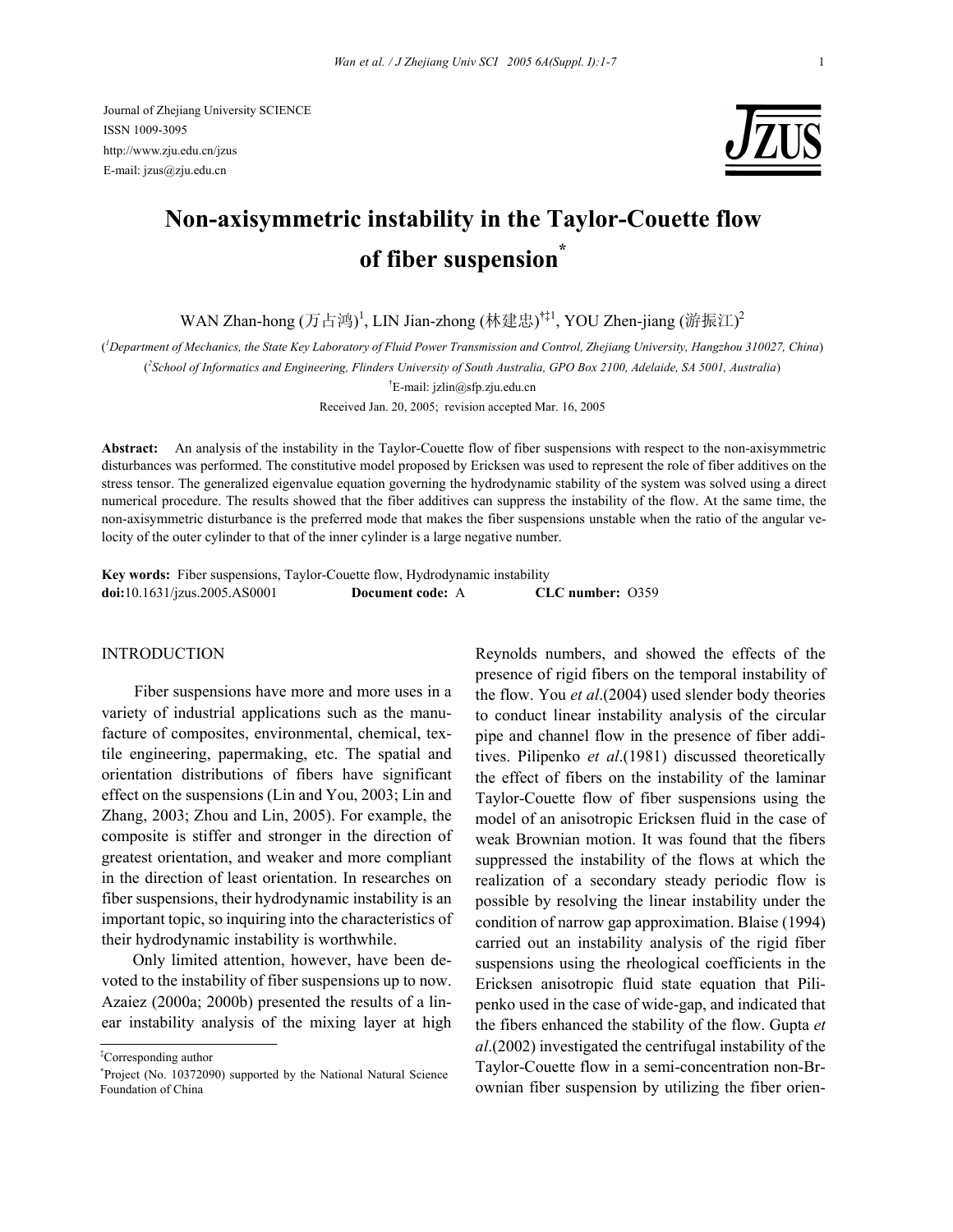tation model in conjunction with a quadratic and hybrid closure approximation, with the results showing that the fiber additives can suppress the instability of flow. In general, fiber additives tend to reduce the instability of the flow based on the above results. However, the investigations mentioned above are based on the assumptions that steady secondary flow coexists with axisymmetric disturbances, and that the outer cylinder is stationary while the inner cylinder rotates. Present literatures have not reported investigations on the hydrodynamic instability of fiber suspensions by introducing non-axisymmetric disturbances. Therefore, the aim of this work is to study the effect of the non-axisymmetric disturbances on the hydrodynamic instability of fiber suspensions.

### MATHEMATICAL MODEL

The assumed to be incompressible fluid is contained between two concentric rotating cylinders whose inner and outer angular velocities and radii are *Ω*1, *Ω*2 and *R*1, *R*2, respectively. For infinitely long cylinders, the relevant parameter characterizing the geometry of the flow is the ratio of the two radii of the cylinders  $\eta = R_1/R_2$  and the gap between the two cylinders  $\delta = R_1 - R_2$ . The governing equations are the continuity equation and momentum equation:

$$
\nabla \cdot \mathbf{u} = 0,\tag{1}
$$

$$
\rho \left( \frac{\partial \boldsymbol{u}}{\partial t} + \boldsymbol{u} \cdot \nabla \boldsymbol{u} \right) = -\nabla p + \nabla \cdot \boldsymbol{\tau} , \qquad (2)
$$

where  $\rho$ ,  $p$  are the density and the isotropic pressure of the fluid, respectively,  $\boldsymbol{u}$  is the velocity vector,  $u = ue_r + ve_\theta + we_z$ ,  $\tau$  is the stress tensor. The boundary condition on the cylinder walls is no-slip condition.

According to the invariant theory of anisotropic fluids (Erickson, 1960), the stress tensor *τ* can be expressed as a function dependent on the velocity gradient and the fiber preferred direction:

$$
\tau = 2\mu \dot{\gamma} + (\mu_1 + \mu_2 \dot{\gamma} : nn)nn + 2\mu_3 (\dot{\gamma} \cdot nn + nn \cdot \dot{\gamma})
$$
\n(3)

where  $\dot{\gamma}$  is the tensor of strain rate and defined as

$$
\dot{\gamma} = (\nabla \boldsymbol{u}^{\mathrm{T}} + \nabla \boldsymbol{u})/2, \qquad (4)
$$

For brevity, we denote:

$$
\boldsymbol{\tau}^f = (\mu_1 + \mu_2 \dot{\boldsymbol{\gamma}} \cdot \boldsymbol{n} \boldsymbol{n}) \boldsymbol{n} \boldsymbol{n} + 2 \mu_3 (\dot{\boldsymbol{\gamma}} \cdot \boldsymbol{n} \boldsymbol{n} + \boldsymbol{n} \boldsymbol{n} \cdot \dot{\boldsymbol{\gamma}}) \tag{5}
$$

*n* in Eq.(3) represents the preferred direction of the fibers, and the material derivative of *n* satisfies:

$$
\frac{\partial n}{\partial t} + \boldsymbol{u} \cdot \nabla n = \boldsymbol{\omega} \cdot \boldsymbol{n} + \chi (\dot{\boldsymbol{\gamma}} \cdot \boldsymbol{n} - \dot{\boldsymbol{\gamma}} \cdot \boldsymbol{n} n n) , \qquad (6)
$$

where  $\omega$  is the vorticity tensor and defined by

$$
\boldsymbol{\omega} = (\nabla \boldsymbol{u}^{\mathrm{T}} - \nabla \boldsymbol{u})/2, \tag{7}
$$

*χ* in Eq.(6) is a geometric parameter related to the fiber aspect ratio *H*=*L*/*d* with *L* and *d* being the length and the diameter of the fiber. Hand (1961) compared the above equations with Jeffery's equation for ellipsoid and found that both equations are identical with an appropriate interpretation of the material constant  $\chi = (H^2 - 1)/(H^2 + 1)$ , with  $\chi$  is equal to zero for a spherical particle, while for the fibers,  $\chi$  acts as a shape factor and approaches unity when the fiber aspect ratio approaches infinity. In Eq.(3),  $\mu_1$ ,  $\mu_2$  and  $\mu_3$  are the independent material constants. It can be found that the fluid with non-zero  $\mu_1$  is the Bingham fluid if the fluid is at rest. In the present study  $\mu_1$  is zero.  $\mu_2$  and  $\mu_3$  are derived based on different theories. When Brownian motion is absent or weak,  $\mu_2$  and  $\mu_3$ depend mainly on the fiber properties such as the aspect ratio *H* and the volume concentration  $\phi$  of the fibers. The fourth term on the right hand side of Eq.(3) is significant for fibers that are close to the molecular scale, but can be negligible for relatively large particles. In the semi-concentration regime, i.e.  $1/H^2 \leq \phi \leq 1/H$ , several models have been developed to determine the expression of the parameter  $\mu_2$ . For slender rigid ellipsoids of revolution, Hinch and Leal (1972) and Batchelor (1971) derived the following expressions for  $\mu_2$  with aligned fibers subjected to elongation along the fiber axis, respectively:

$$
\mu_2 = \mu \phi H^2 / [\ln(2H) - 1.5],\tag{8}
$$
\n
$$
\mu_2 = \mu \phi H^2 / [2 \ln(2\pi / \phi^{1/2})]
$$
\n
$$
\tag{9}
$$

$$
\mu_2=2\mu\phi H^2/[3\ln(2\pi/\phi)^{1/2}],\tag{9}
$$

Pilipenko *et al.*(1981) got a constant parameter  $\mu_2$  for large *H* with the Brownian motion neglected: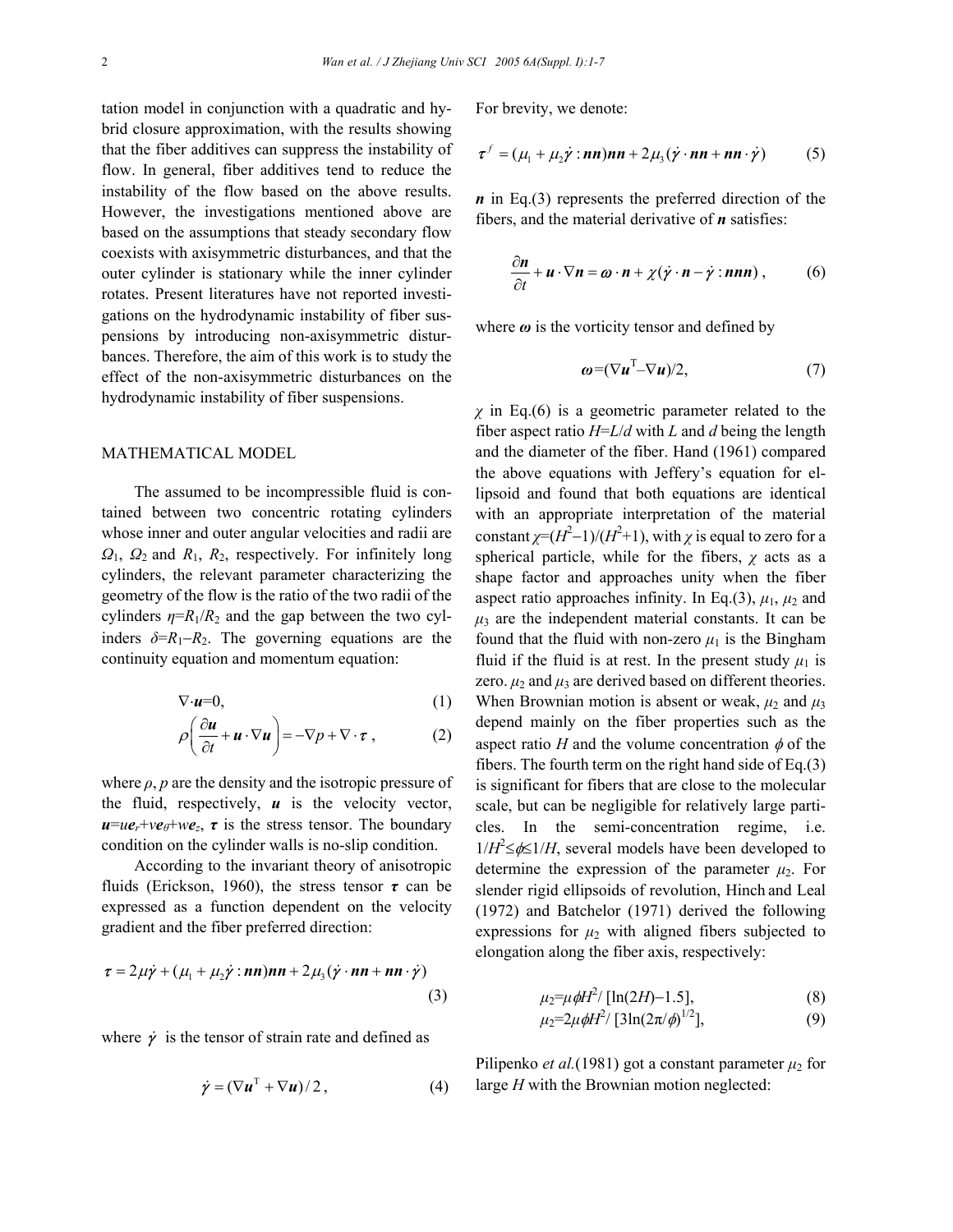$$
\mu_2 = \mu \phi \{H^2/[\ln(2H) - 1.5] - (1.26H/\ln H)\},\qquad(10)
$$

Dinh and Armstrong (1984) made essentially equivalent extensions of Bachelor's approach to arbitrary flows based on the slender-body theory. They used cell model to derive the expression of  $\mu_2$ . Comparing their model with Eq.(3),  $\mu_2$  reads:

$$
\mu_2 = 2\mu \phi H^2 / [3\ln(2h_f/d)], \qquad (11)
$$

here  $h_f$  is a characteristic distance between a fiber and its nearest neighbors, which depends on the fibers orientation.  $h_f/d = (\pi/4\phi)^{1/2}$  for aligned fibers, and  $h/d = \pi/4 \phi H$  for fibers with random orientations.

The contribution of the fibers to the stress is not proportional to their volume concentration according to Eqs.(8) and (10). Shaqfeh and Frederickson (1990) derived the expression of  $\mu_2$  based on the thin slender body theory, taking the fiber-fiber interactions into account:

$$
\mu_2=4\mu\phi H^2/\{3[\ln(1/\phi)+\ln(\ln(1/\phi))+C]\},\qquad(12)
$$

where *C* is a constant dependent on the distribution of orientation and shape of the fiber. If the fibers are aligned, *C*=0.1585, whereas *C*=−0.6634 for an isotropic suspension. It should be pointed out that all these expressions for  $\mu_2$  are essentially the same in the range of validity of the theory although they have some differences in the forms. Eq.(12) is adopted here.

To undimensionalize the parameter in the flow, we rescale the dimension by the gap width  $\delta$ , the time *t* by the momentum diffusion time  $\delta^2$ /*v* across the gap, the velocity  $\boldsymbol{u}$  by  $\Omega_1 R_1$  of the inner cylinder, and the pressure *p* by  $\rho \Omega_1 R_1 v / \delta$ . So the governing Eqs.(1), (2) and (6) can be rewritten in a non-dimensional form:

$$
\nabla \cdot \mathbf{u} = 0,\tag{13}
$$

$$
\frac{\partial \boldsymbol{u}}{\partial t} + Re(\boldsymbol{u} \cdot \nabla)\boldsymbol{u} = -\nabla p + \nabla \cdot \boldsymbol{\tau} \,, \tag{14}
$$

$$
Re^{-1}\partial \mathbf{n}/\partial t + \mathbf{u} \cdot \nabla \mathbf{n} = \boldsymbol{\omega} \cdot \mathbf{n} + \chi (\dot{\mathbf{y}} \cdot \mathbf{n} - \dot{\mathbf{y}} \cdot \mathbf{n}\mathbf{n}\mathbf{n}), \quad (15)
$$

where the Reynolds numbers of the Couette flow  $Re = Q_1R_1\delta/\nu$ . The boundary conditions are:

At the wall of inner cylinder:

$$
r = \eta/(1-\eta), u=0, v=1, w=0,
$$
\n(16)

At the wall of outer cylinder:

$$
r=1/(1-\eta), u=0, v=\Omega/\eta, w=0,
$$
\n(17)

Solution of Eqs. $(13)$  and  $(14)$  yields a stationary laminar circular Couette flow:

$$
\boldsymbol{u}_0(r) = V_0(r)\boldsymbol{e}_{\theta} = (Ar + B/r)\boldsymbol{e}_{\theta},\tag{18}
$$

$$
p_0(r) = Re \int_{r_1}^{r} \frac{V_0^2(r)}{r} dr - N_1 N_2 (\mu_2 + 4\mu_3) \frac{B}{r^2}
$$
 (19)

where 
$$
A = \frac{\Omega - \eta^2}{\eta(1 + \eta)}
$$
,  $B = \frac{\eta(1 - \Omega)}{(1 - \eta)(1 - \eta^2)}$ ,  $\Omega = \Omega_2 / \Omega$ ,  
\n $N_1 = [(1 - \chi)/(2\chi)]^{1/2}$ ,  $N_2 = [(\chi + 1)/(2\chi)]^{1/2}$ ,  $N_3 = 0$ .

Infinitesimally small disturbances are introduced to the basic flow field in the azimuthal *θ* and axial *z* directions. Then the velocity, pressure and orientation vectors are expressed by the base flow and the small perturbations.

$$
\mathbf{u} = (u^*, V_0(r) + v^*, w^*), \ p = p_0(r) + p^*,
$$
  
\n
$$
\mathbf{n} = (N_1 + n_1^*, N_2 + n_2^*, N_3 + n_3^*).
$$

where "\*" denote small disturbances. Normal mode analysis revealed that the perturbation parts of the velocity and the pressure can be expressed as:

$$
\begin{pmatrix} u^* \\ v^* \\ w^* \\ p^* \end{pmatrix} = \begin{pmatrix} u(r) \\ v(r) \\ w(r) \\ p(r) \end{pmatrix} \exp[\lambda t + i(m\theta + kz)], \qquad (20)
$$

and that the orientation vector *n*\* is:

$$
\begin{pmatrix} n_1^* \\ n_2^* \\ n_3^* \end{pmatrix} = \begin{pmatrix} n_1(r) \\ n_2(r) \\ n_3(r) \end{pmatrix} \exp[\lambda t + i(m\theta + kz)], \qquad (21)
$$

where *k*, *m* are the wave numbers in axial and azimuthal direction, respectively, the eigenvalue  $\lambda = \lambda_r + i\lambda_i$  is the growth rate of the perturbation.

By introducing the perturbations Eqs.(20) and (21) into the momentum equations, we can obtain the linear stability equations of fiber suspensions in cylindrical coordinates with consideration of weak Brownian motion. The equations make up a complex generalized eigenvalues problem that can be written in the implicit functional form: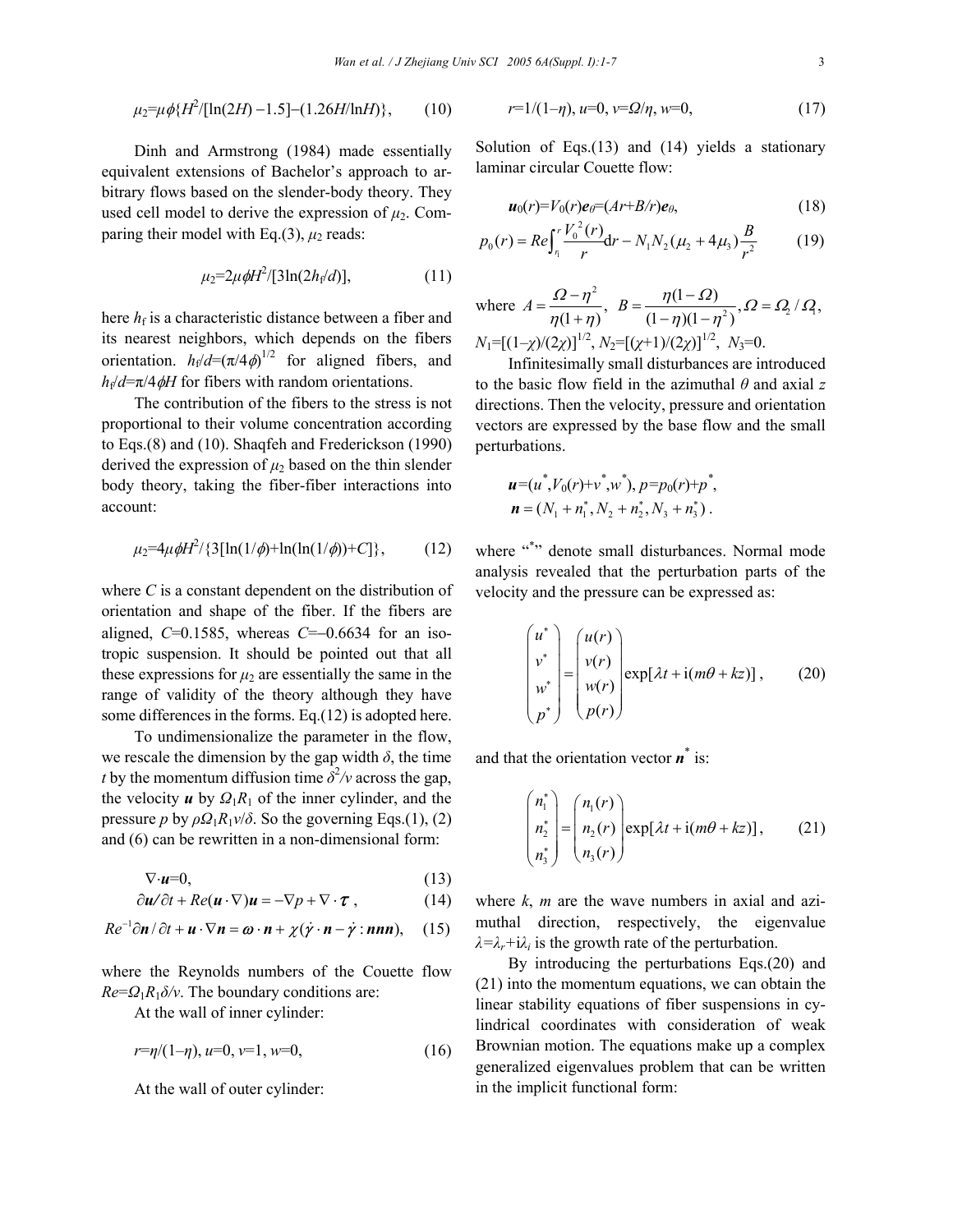$$
F(Re, \Omega, H, \phi, \eta, m, k, \lambda)=0,
$$
 (22)

For a set values of  $\Omega$ ,  $H$ ,  $\phi$ ,  $\eta$ ,  $m$  and  $k$ , we can determine the real positive value of *Re* when the real value of  $\lambda_r$  is equal to zero. The Chebyshev spectral method, similar to that of by Orszag (1971), is used to solve the above equations numerically. The concept of a differentiation matrix used by Weideman and Reddy (2000) and Trefethen (2000) proved to be a very useful tool for numerically solving differential equations, and is used in the present study to put the Chebyshev spectral method into practice.

# RESULTS AND DISCUSSION

In order to assure the validity of the computational procedure, the present results for an axisymmetric Newtonian fluid are compared with other results (Recktenwald *et al.*, 1993). The critical inner Reynolds number  $Re<sub>c</sub>$  and the critical wave number  $k_c$ are listed in Table 1, where  $\eta$  is the ratio of the radius of inner cylinder to that of outer cylinder, when the outer cylinder is stationary. From the table, we can see that both results are in agreement.

**Table 1 Comparison of computational results** 

|       | $Re_c$          |                   | $k_{\rm c}$     |                   |
|-------|-----------------|-------------------|-----------------|-------------------|
| η     | Other<br>result | Present<br>result | Other<br>result | Present<br>result |
| 0.8   | 94.73           | 94.73             | 3.1326          | 3.1328            |
| 09    | 131.61          | 131.61            | 3.1288          | 3.1288            |
| 0.975 | 260.95          | 260.94            | 3.1270          | 3.1270            |

Figs.1 and 2, in which  $\eta=0.9$ ,  $H=10^3$ ,  $\phi=10^{-3}$ , show the effect of fiber additives on the instability of the Taylor-Couette flow. Fig.1 shows the neutral stability curves for three different ratios of the angular velocity of outer cylinder to that of inner cylinder *Ω*=0.5, 0, **–**0.5 and for three azimuthal wave numbers *m*=0, 1, 2, respectively. The Reynolds number in the figure is normalized according to the critical Reynolds numbers for the Newtonian Taylor-Couette flow. It can be seen that the addition of the fibers enhances the critical Reynolds numbers, i.e., the fiber suspensions are more stable than those in the corre-

sponding Newtonian flow. The smaller the axial wave number is, the stronger is the fibers suppression of the flow instability. We can also find that the critical Reynolds numbers is larger when non-axisymmetric disturbances are introduced than that when axisymmetric disturbances are introduced, for *Ω*=0.5, 0 and –0.5, which means that the axisymmetric disturbances easily make the flow unstable. However, the curves in cases axisymmetric disturbances and of non-axisymmetric disturbances change a lot with increasing *Ω*.

Fig.2a shows that when *Ω*=−0.7, the difference of the two curves in the case of axisymmetric disturbances with *m*=0 and the case of non-axisymmetric



**Fig.1** Relative neutral stability curves  $Re_e/Re_N$  vs  $k$ (a) *Ω*=0.5; (b) *Ω*=0; (c) *Ω*=−0.5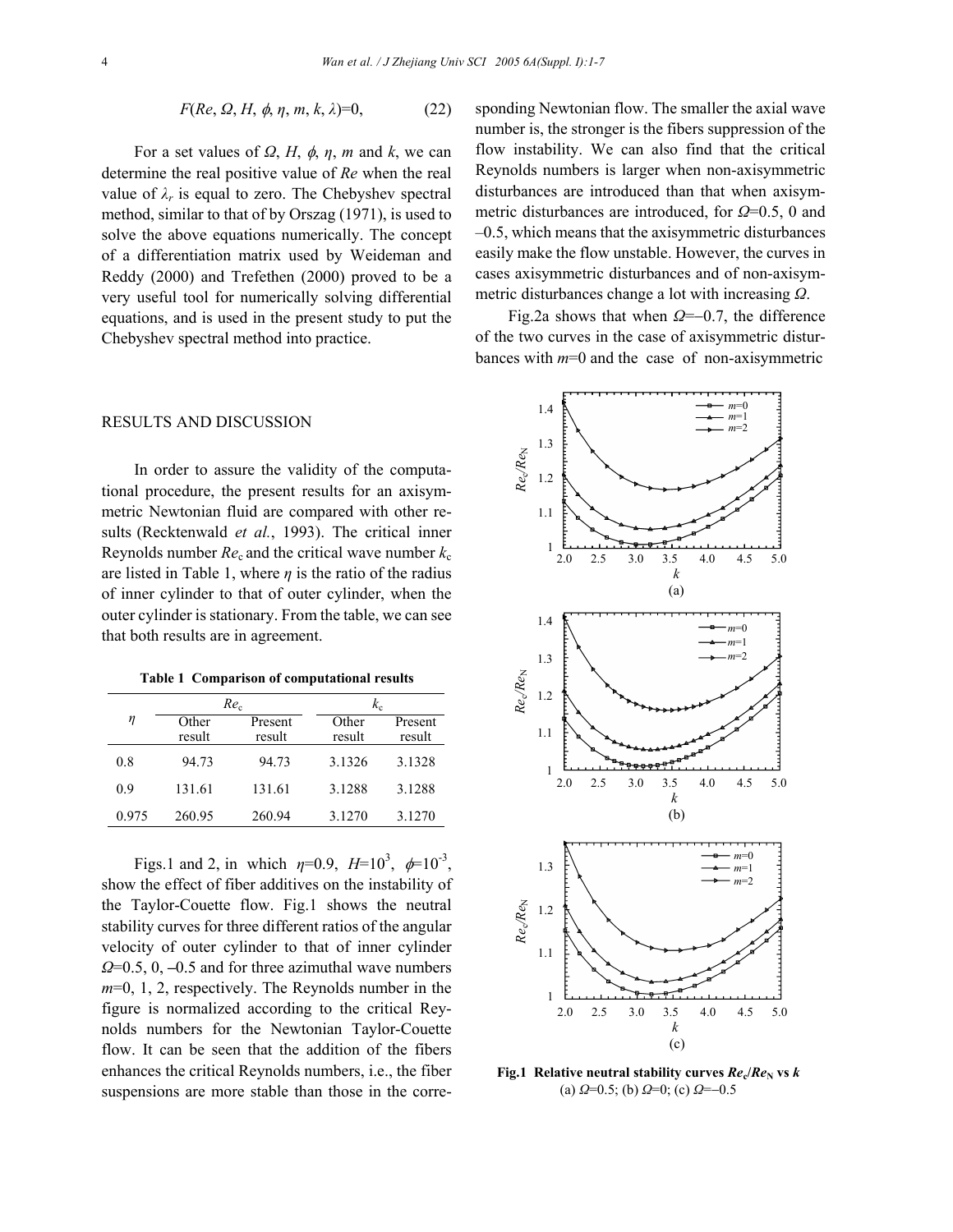disturbances with *m*=1 is small. While as shown in Fig.2b, the critical Reynolds numbers is smaller for the non-axisymmetric disturbances than that for the axicymmetric disturbances when *Ω*=−1.

Corresponding to Fig.2, Fig.3 shows the variations of the growth rate of the disturbances  $\lambda_{r}$  versus the axial wave number *k* for different azmuthal wave number *m* with a given Reynolds number *Re*=192 and 245, respectively. We can see that when axisymmetric perturbations dominate in the flow, there is little change of the most unstable axial wave number. But when non-axisymmetric disturbances surpass the axisymmetric ones, the characteristics of instability have some differences. The larger the wave number corresponding to the greatest growth rate of the disturbance in the azimuthal direction is, the smaller is the most unstable axial wave number.

Fig.4 shows the influence of the aspect ratio *H* on the critical Reynolds numbers *Re*c for the axisymmetric disturbance *m*=0 and non-axisymmetric disturbance  $m\neq 0$  at  $\eta=0.88$  and  $\phi=10^{-4}$ . We can obtain the smallest critical value of inner cylinder Reynolds number for different azimuthal wave numbers by interpolating and drawing the graphs between *Re*c and *Ω*. For a given *Ω* in Fig.4, the critical Reynolds number *Re*c is determined according to the lowest point on the



**Fig.2** Neutral stability curves  $Re_c$  vs  $k$ **.** (a)  $\Omega = -0.7$ ; (b)  $\Omega = -1$ 



**Fig.3** Growth rate of disturbances  $\lambda_r$  vs  $k$ **.** (a)  $\Omega = -0.7$ ; (b)  $\Omega = -1$ 



**Fig.4** Variation of  $Re_\text{c}$  vs  $\varOmega$  for different aspect ratio  $H$ . (a)  $H\!\!=\!\!10^4$ ; (b)  $H\!\!=\!\!0.7{\times}10^4$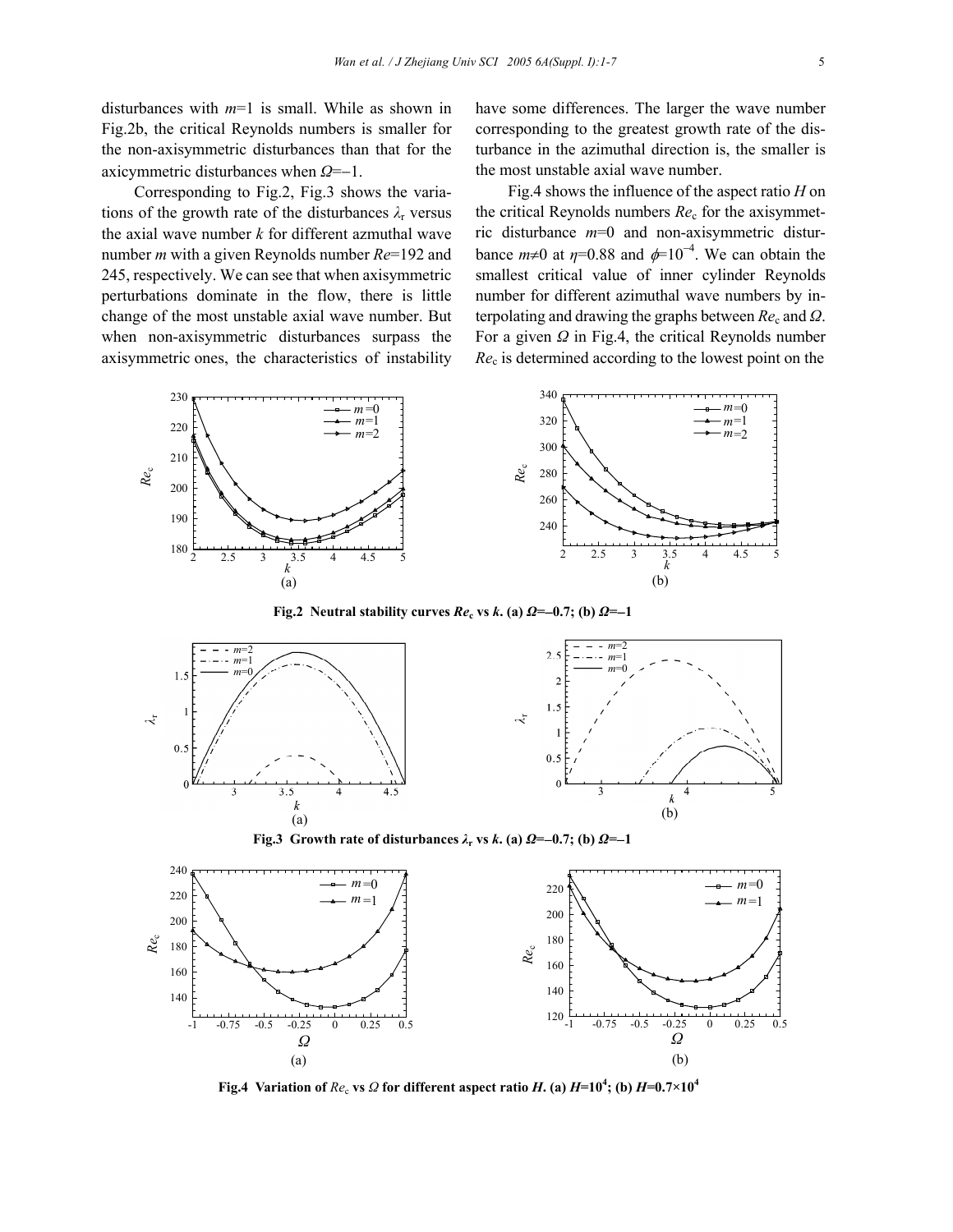neutral stability curves. Comparing Fig.4a with Fig.4b, we can see that the larger *Ω* is, the more stable is the flow in case of axisymmetric or non-axisymmetric perturbations. At the same time,  $\Omega$  is equal to  $-0.58$ when  $H=10^4$ , i.e., the non-axisymmetric disturbances destabilized the flow more easily than the axisymmetric disturbance when *Ω*<−0.58. The critical value of  $\Omega$  is -0.66 for the case of  $H=0.7\times10^4$ .

The effects of  $\phi$  on the stability can be seen from Fig.5 in which  $\eta$ =0.92 and  $H$ =10<sup>4</sup>. It can be seen that the effects of the volume concentration of the fibers on the stability are similar to the effects of the fiber aspect ratio. The critical value of *Ω* is –0.71 for  $\phi=0.5\times10^{-4}$ , while  $\Omega$  is -0.62 for  $\phi=10^{-4}$ , i.e. the critical value of *Ω* decreases with decreasing volume concentration  $\phi$ .



**Fig.5 Variation of** *Re***c vs** *Ω* **for different volume fraction** φ (a)  $\phi=10^{-4}$ ; (b)  $\phi=0.5\times10^{-4}$ 

It is known that the method of energy balance provides a very useful tool for studying the driving forces of the disturbance and can shed some light on the critical transition. In order to explain the mechanisms of the fiber additives suppression of the instability, we examine the disturbance kinetic energy equation derived by taking the scalar product of the linearized momentum equation with the product of the disturbance velocity vector and radial direction vector, then integrating the resulting equation from  $R_1$ to *R*2 (Frigaard and Nouar, 2003). It yields:

$$
\lambda ||\boldsymbol{u}||^2 = ReE_{\rm in} - E_{\rm vi} - E_{\rm f},\tag{23}
$$

where

$$
\|\mathbf{u}\|^2 = \int_{R_1}^{R_2} r|\mathbf{u}|^2 dr
$$
  
\n
$$
E_{in} = \int_{R_1}^{R_2} \left[ 2V_0 v u^+ - (rD V_0 + V_0) v^* u - imV_0 |u|^2 \right] dr
$$
  
\n
$$
E_{vi} = \int_{R_1}^{R_2} \left[ r|Du|^2 + \left( k^2 r + \frac{m^2}{r} \right) |u|^2 + imv^* p \right.
$$
  
\n
$$
+ \frac{|u|^2 + |v|^2}{r} - \frac{2im}{r} (uv^* - u^* v) \right] dr
$$
  
\n
$$
E_f = -\int_{R_1}^{R_2} (ru^* D \tau_{rr}^f + u^* \tau_{rr}^f - u^* \tau_{\theta\theta}^f + w^* \tau_{rz}^f + imu^* \tau_{\theta\theta}^f + imv^* \tau_{\theta\theta}^f + imv^* \tau_{\theta\theta}^f + imv^* \tau_{\theta\theta}^f + 2v^* \tau_{r\theta}^f + 2v^* \tau_{r\theta}^f + iv^* D \tau_{rz}^f + i k r v^* D \tau_{rz}^f + i k r v^* \tau_{rz}^f + i k r v^* \tau_{\theta\theta}^f) dr \quad (24)
$$

where "<sup>+</sup>" stands for the complex conjugate transpose of the small disturbance. The term on the left side in Eq.(23) represents the change rate of the disturbance energy, which is proportional to the growth rate of the disturbance *λ*. This term becomes very small when the real part of  $\lambda$  is close to zero. The first term  $E_{\text{in}}$  on the right side of Eq.(23) is the inertial term, corresponding to the rate of production of kinetic energy associated with the convection of the base flow. The other two terms  $E_{vi}$  and  $E_f$  are the viscous diffusion due to the suspending fluid and the fiber-induced diffusion, respectively. Our calculations showed that the inertial term *E*in remains a positive value and acts as a source term in the equation. The other two terms  $E_{vi}$  and  $E_f$ are dissipative. The term  $E_{\rm vi}$  dominates the energy dissipation, which is different from the mixing layer of fiber suspensions where the dissipative term caused by the viscous forces is always negligible. The influence of the volume fraction  $\phi$  on  $E_f$  for axisymmetric and non-axisymmetric disturbance modes is shown in Fig.6 while  $\eta=0.9$ ,  $H=10^3$  and  $\Omega=-1$ , in which  $E_f$  is normalized by the source term  $E_{\text{in}}$  of kinetic energy. It can be seen that  $E_f$  increases monotonously with increasing volume fraction  $\phi$ . But the magnitude of  $E_f$  is different for the axisymmetric and